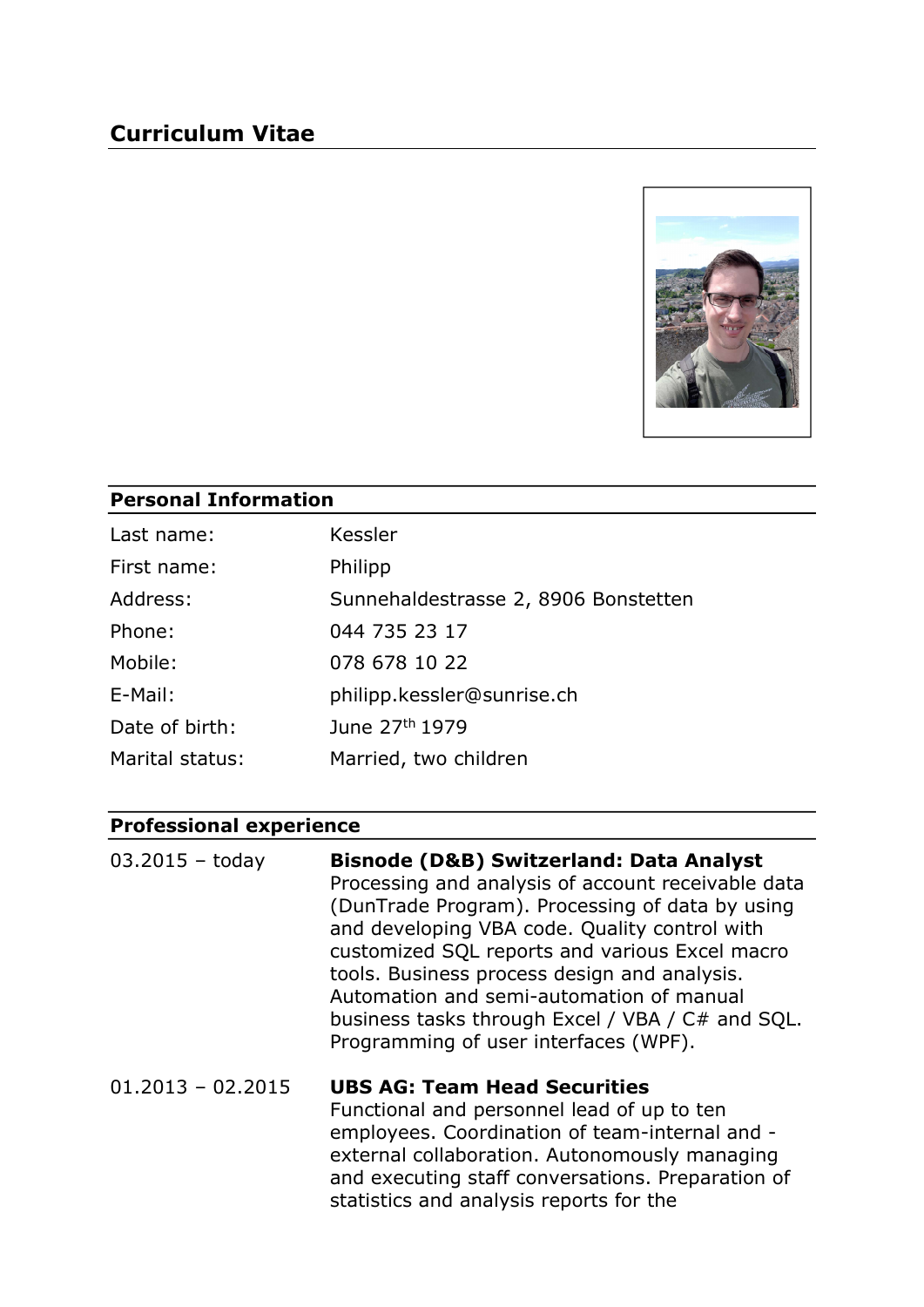management. Annotation and monitoring of all team wide business risks. Subject matter expert in various projects and committees.

#### 01.2010 – 12.2012 UBS AG: Securities professional Processing of capital transactions (corporate actions) in the markets of Americas, Iberia und Asia. On the Job training of new staff. Deputy team head starting February 2011. Speaker at corporate actions training events.

#### 12.2006 – 12.2009 UBS AG: Securities professional Information management, processing and monitoring of capital transactions on derivative instruments. Processing of warrants exercises, redemption of structured products, conversions of convertible bonds and early redemptions. On the Job training of new staff.

#### 06.2006 – 11.2006 UBS AG: Operations professional (OTC) Operational processing of FX und PM options. Monitoring of all FX and PM OTC option deals and their exception handling. Settlement of cash payments. Confirmation chasing at counterparties. Investigations with internal and external stakeholders. Handling of international customer queries.

## 02.2006 – 03.2006 SMC Pneumatik AG (temporary): IT professional

 Migration of notebook clients in a Windows Server 2003 domain environment through system images. Making up of documentations. Maintaining helpdesk service. Taking down trouble reports and autonomous fixing of reported issues. Configuration of Citrix clients.

## 02.2001 – 12.2001 Aeondesign GmbH: Online-Editor Writing of news and reviews. Management of the download channel on www.zdnet.ch. Coordination of freelance collaborators. Assistance in projects.

#### 10.2000 – 01.2001 ALSO'Comsyt (temporary): Rollout-Staff Collaboration in a PC rollout to UBS and assistance in supporter teams.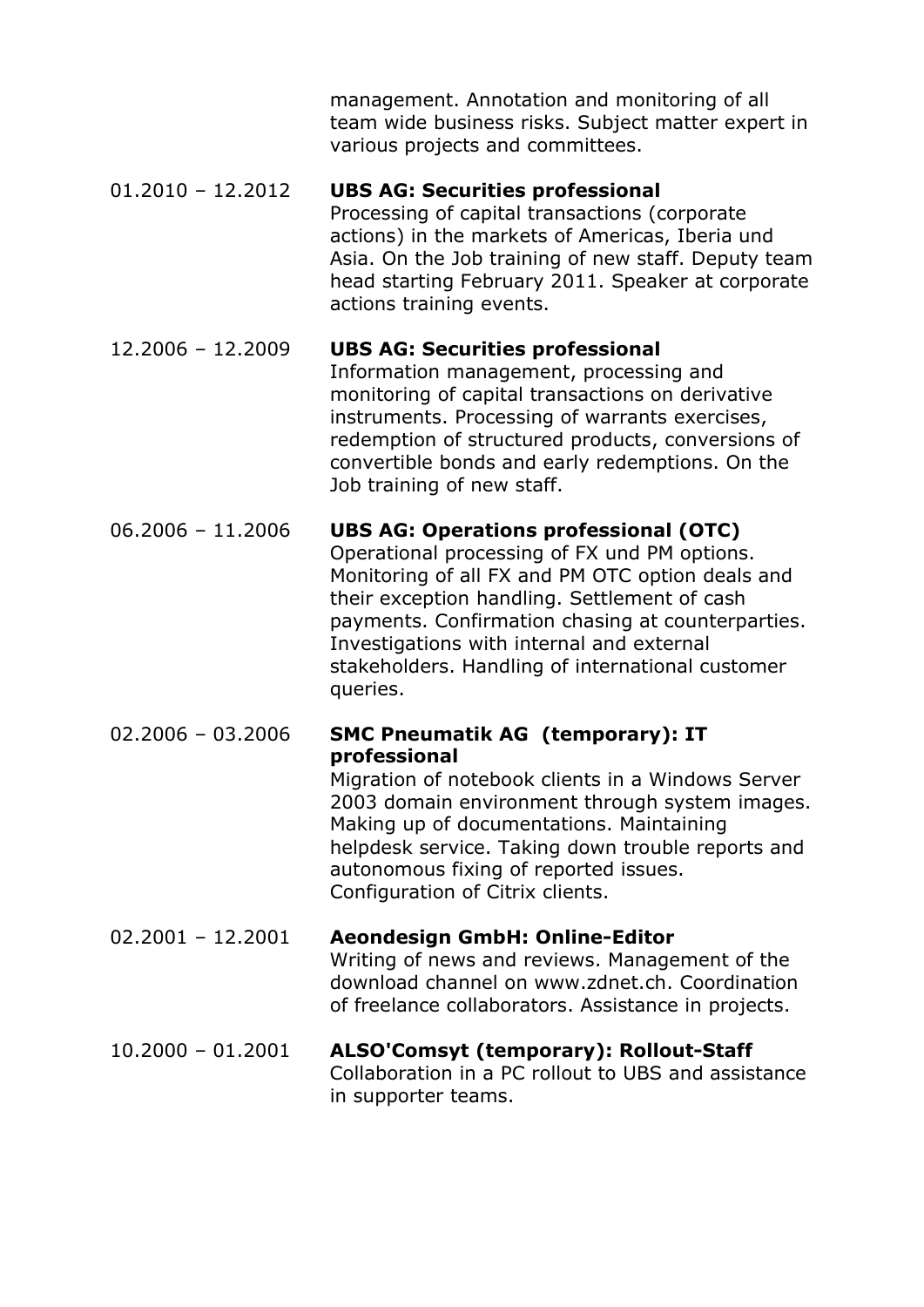05.1999 – 09.2001 Frimerco Management AG: Assistant Manager Meeting coordination, accounting and correspondence. Handling of client files and pc support.

| <b>Education</b>    |                                                                  |
|---------------------|------------------------------------------------------------------|
| $09,2018 - 01,2019$ | ZHAW, CAS Data Analytics                                         |
| $10.2004 - 10.2005$ | ETH Zürich, Information technology studies<br>(semester 1 and 2) |
| $08.2001 - 06.2004$ | High school (Matur) at KME Zürich (total grade<br>5.2)           |
| $08.1998 - 07.2000$ | Conservatory Zürich, pre-studies (piano)                         |
| $08.1995 - 08.1998$ | Commercial apprenticeship at Gujer, Meuli und Co.<br>in Dietikon |
| $08.1992 - 07.1995$ | Secondary school Urdorf                                          |

### Courses und seminars

| 05.2018             | Data Science Math Skills (Duke University)                         |
|---------------------|--------------------------------------------------------------------|
| $10.2017 - 03.2018$ | Electronic music producer (SAE Institute)                          |
| 07.2017             | .NET-Framework-Essentials                                          |
| 12.2016             | Introduction to C#                                                 |
| 04.2015             | SQL 3 immersion course                                             |
| 09.2013             | UBS seminar: Managing at UBS 1                                     |
| 05.2013             | Yellow Belt training                                               |
| 11,2012             | UBS Seminar: Client Excellence                                     |
| 09.2012             | CYP: Banking and Finance Essentials                                |
| 05.2012             | UBS seminar: Taking over executive functions                       |
| $03.2006 - 09.2006$ | <b>MCSA course (Microsoft Certified Systems)</b><br>Administrator) |
| $02.1999 - 01.2000$ | <b>TOEFL English course</b>                                        |
| $07.1997 - 08.1997$ | Language stay in Los Angeles, USA                                  |